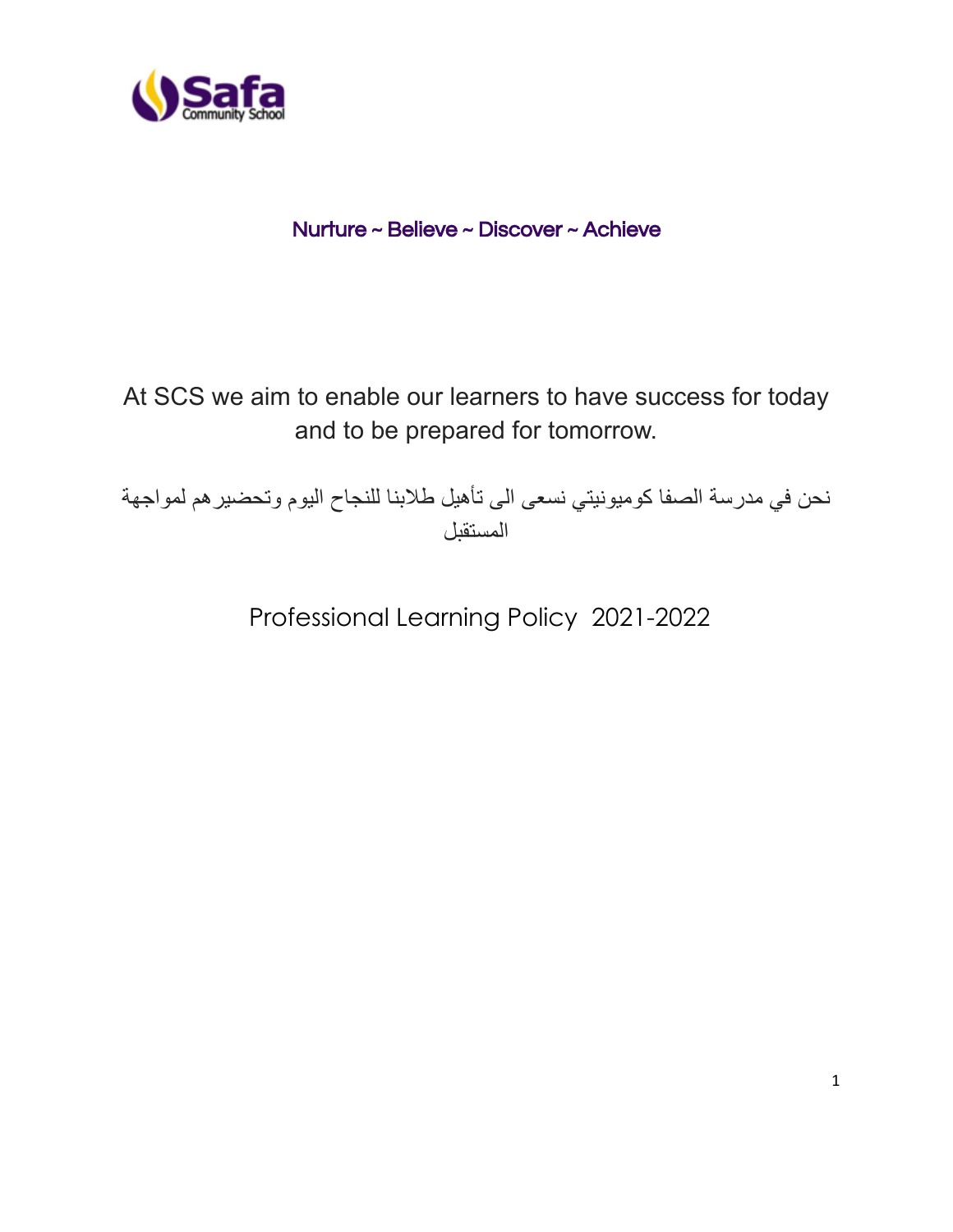

**Professional Learning Policy 2021-2022**

# **Safa Community School**

## **Contents**

| 1. Rationale                   | 3 |
|--------------------------------|---|
| 2. Aims                        |   |
| 2.1 Process                    |   |
| 3. Leadership and Management   |   |
| 4. Supporting and range of CPD | 5 |
| 5. Monitoring and Review       | 6 |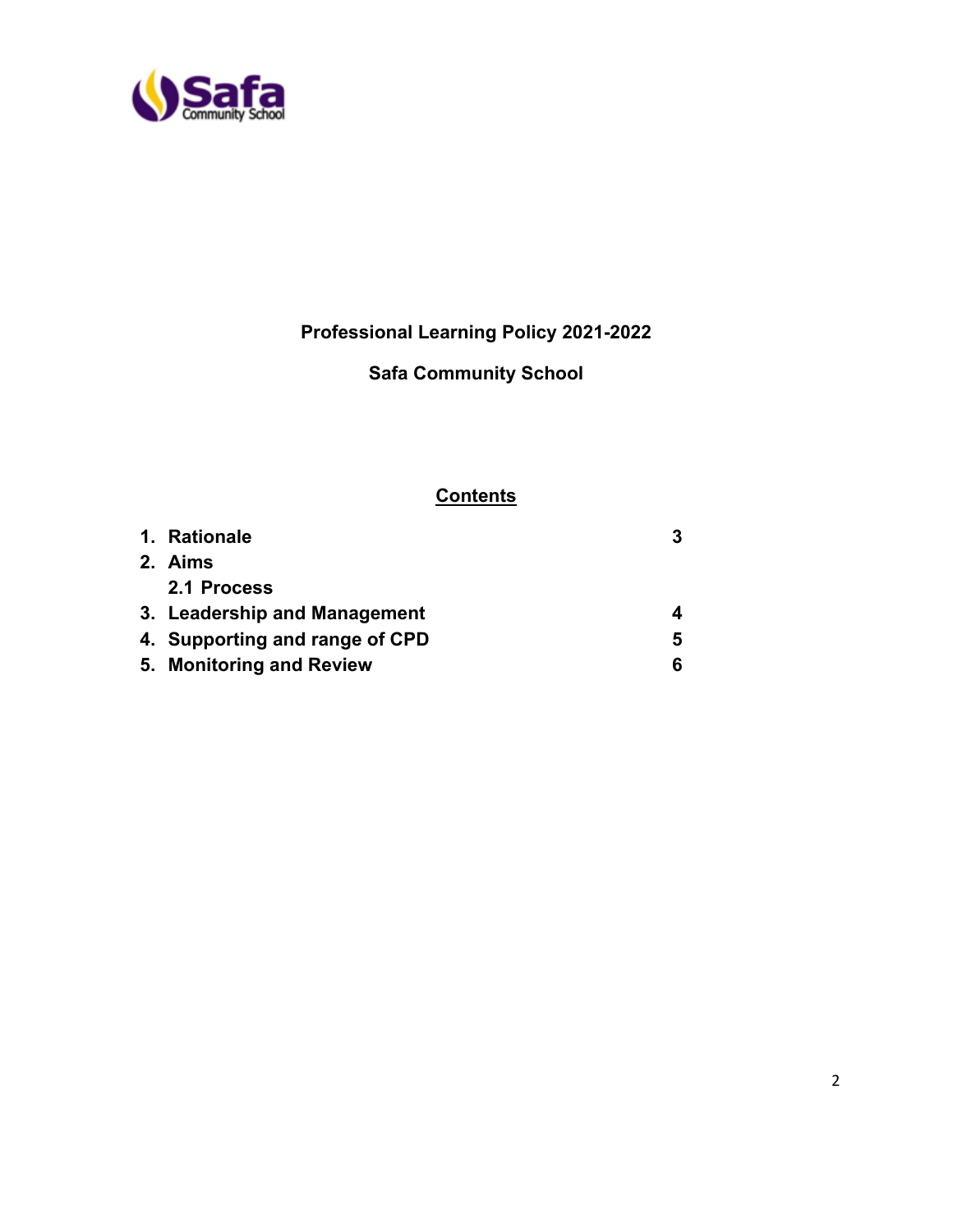

### **1. Rationale**

At SCS we believe in the importance of supporting, developing and growing our greatest resource which is our teachers to improve the learning outcomes and experiences for students. As a learning community, the school is responsible for providing support for staff and the school community to continually develop their knowledge, skills, leadership capabilities and career opportunities through a comprehensive professional learning and development programme.

Teachers are encouraged and expected to take responsibility for the learning by reflecting on performance, identifying development needs as well as planning and engaging in professional growth. Teachers are encouraged to attend webinars and reflect on best practices across the globe. Due to Covid 19, we have utilised innovative methods of providing our staff with vital professional development opportunities to support our staff during this global pandemic.

### **2. Aims**

- To improve student learning outcomes by planning for staff professional learning.
- To promote and support a Performance and Development culture.
- To encourage all staff to collaboratively develop knowledge and teaching skills that are aligned to the School Improvement Plan and Vision.
- To ensure teachers are prepared for all necessary provisions to embed our recovery curriculum.
- To ensure that teachers are prepared and knowledgeable on Health and Safety procedures.
- To provide opportunities for professional learning through mentoring, coaching, feedback and action research.
- To provide professional learning and development that supports personal goals, well being and career advancement.
- To support professional learning for leadership and succession planning.
- To support the UAE's initiatives through the professional growth of staff.
- To provide the wider school community with information and training sessions to strengthen home and school partnerships.
- To utilise best practices from around the world during our global pandemic.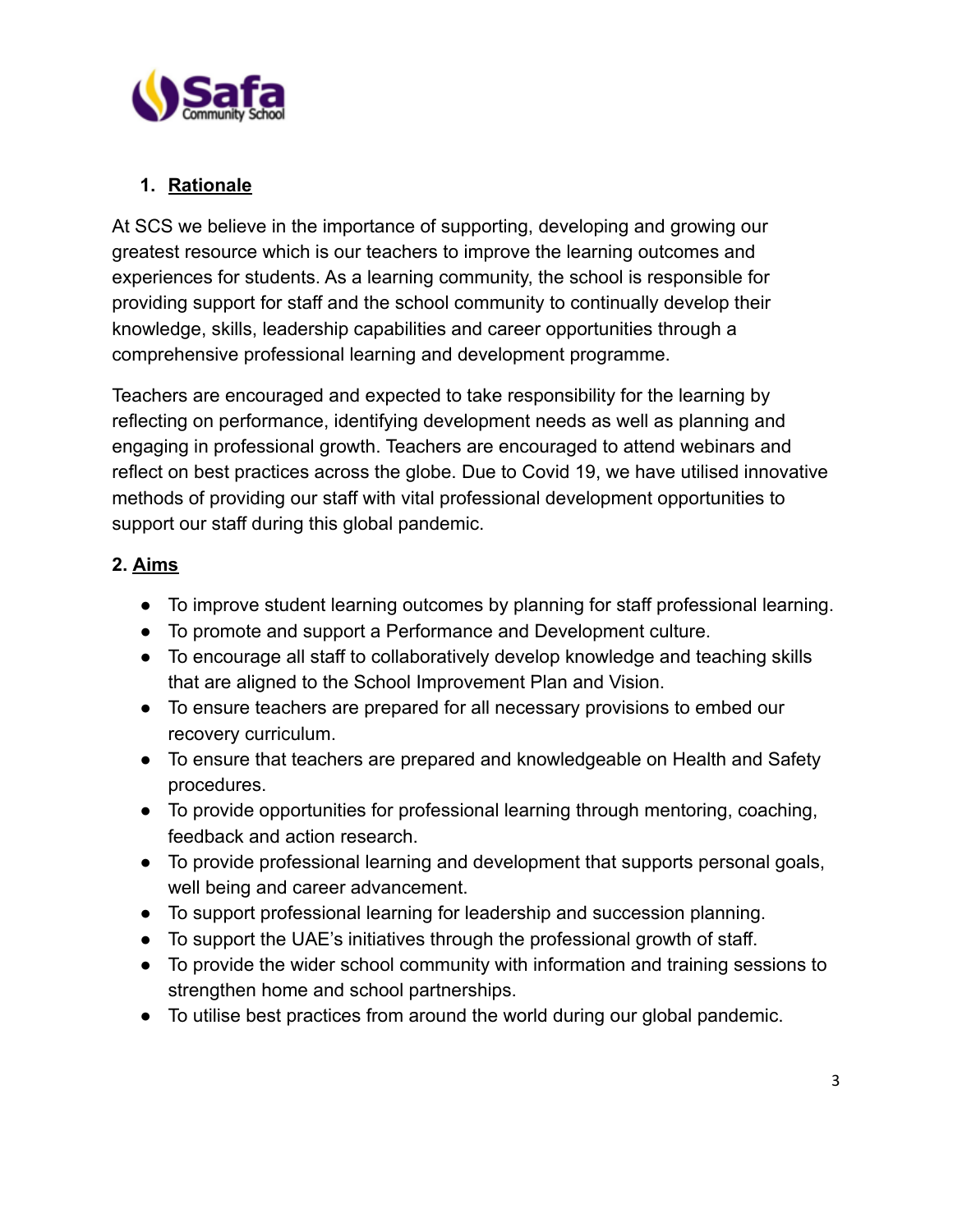

### 3. **Process**

- Focus on improving student outcomes and student's voice
- Focus on, and be embedded in, teacher practice.
- Collaborate virtually and/or in socially distanced areas.
- Be supported by internal and external personnel, research and effective learning and teaching.
- Be collaborative, involving reflection and feedback.
- Be ongoing, supported and fully integrated into the culture and operations of the school.
- Entail both individual responsibility and collective responsibility at all levels of school operation. Professional learning should include planned participation in individual, team, cross-team and whole school learning and improvement activities. Teams should also collaborate within local cluster groups.
- Ensure (through the professional learning leader) that professional growth of staff is developed cooperatively, resources are used effectively and programme evaluation occurs regularly.
- Track data to measure improvement and impact on student outcome, teaching practices and welfare.

#### **"Change is inevitable, growth is optional."**

#### **Leadership and Management of CPD**

- 1. The Headteacher/DP oversees the CPD programme which is led by the Senior Leaders of Learning and Teaching, who will have responsibility for the leadership and management of CPD.
- 2. The CPD leader will have access to appropriate support and training in order to fulfil their role effectively.
- 3. The CPD leader and senior leadership team will be responsible for collating the CPD needs of the school and the staff based on learning walks and new initiatives being implemented.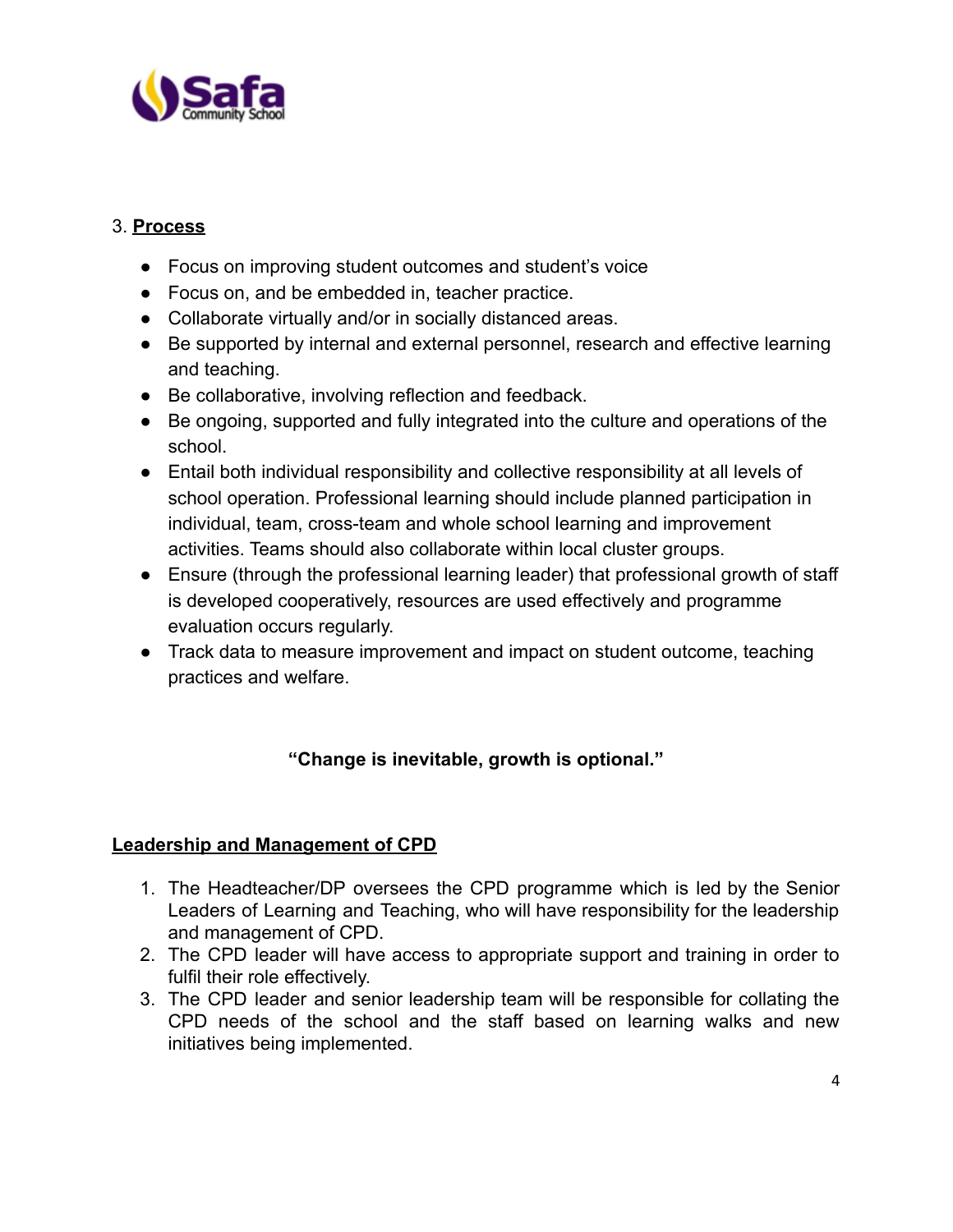

- 4. The CPD leaders' main responsibilities will be to:
	- Keep up to date with CPD developments nationally and internationally with key priority on recovery curriculums.
	- Promote CPD as a central element of performance management and school improvement
	- Provide details on the range of CPD opportunities and disseminate information to the appropriate staff both internally and externally. Maintain and develop links with sources of CPD. Ensure procedures for accessing the information on CPD are available to all
	- Identify the school's CPD needs through mechanisms such as: school self-evaluation, analysis of performance management targets, local/national priorities, internal/external monitoring, informal/formal discussions with individuals and teams.
	- Discuss and outline the main CPD priorities and the budgetary implications
	- Report to the governing body on the provision and impact of CPD
	- Ensure whether any follow up is needed to the training, e.g. feedback to the provider and be responsible for any such actions
	- Collate feedback from staff regarding the effectiveness of the CPDs
	- Provide guidance to colleagues on the most effective procedures for disseminating information following professional development training
	- Regularly and accurately update records of the training undertaken by colleagues, and advise the appropriate bodies where there are issues of equality of access and involvement

#### **Supporting a range of CPD activities:**

The school will support a wide portfolio of CPD approaches in an effort to match the preferred learning styles of staff and to maximise the impact on teaching and learning within the school. These CPD approaches may include:

- attendance at a course/ conference/ webinar/ local cluster group
- in-school training using the expertise available within the school, e.g. team teaching, coaching/mentoring, skills in classroom observation, sharing existing expertise
- school-based work through accessing an external consultant/adviser or relevant expert
- school visit to observe or participate in good and successful practice
- shadowing opportunities to observe experienced colleagues in another setting